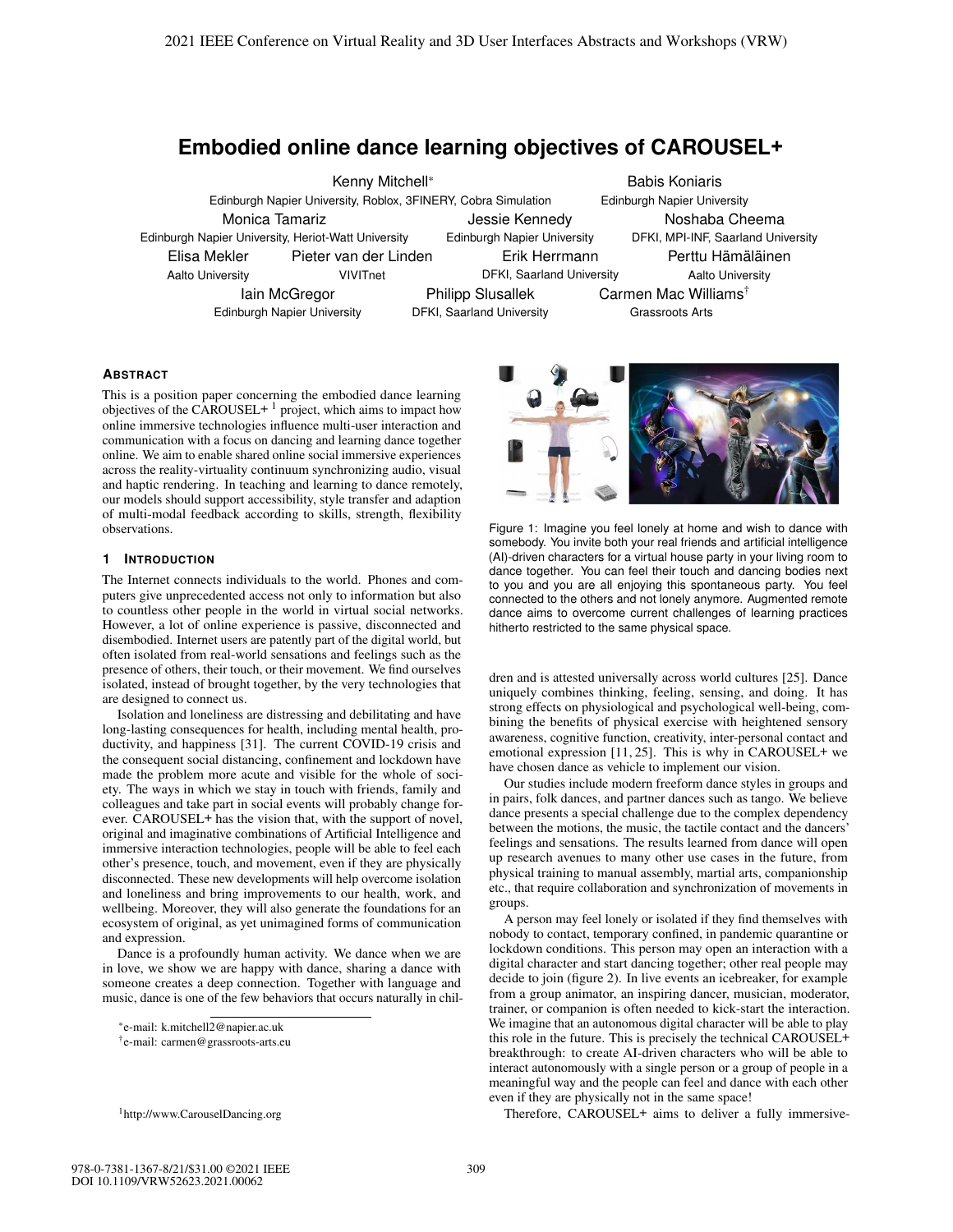

Figure 2: Levels of potential of real-world social and physical AI with autonomous digital characters.

shared performance environment through which participants may visualize their interactions with each other and AI-characters in a virtual space or in a mixed reality reconstruction of their rooms to lay the foundation for networked synchronized virtual dancing as well as other physical activities. CAROUSEL+ aims to lay the new technical and scientific foundation for social and physical real-world AI for enhanced social interaction with digital characters (Figure 2).

Many interaction and movement synthesis tasks benefit from the ability of predicting the user's movements and/or intention based on past movements and sensor data. However, for many interaction tasks, predicting poses and movement trajectories is not enough, and the user's movement needs to be understood in terms of the movement vocabularies of particular dance styles, and ergonomic and biomechanical properties such as energy expenditure and perceived effort. Furthermore, for the AI system to adapt the difficulty or to give constructive criticism on various poses or dance styles it is also necessary to evaluate the user's fatigue needs based on kinematic data alone. However, a full-body model for real-time perceived fatigue analysis and motion synthesis has yet to be developed.

## **2 INTERDISCIPLINARY CO-DESIGN METHODOLOGY**

This project involves technical, scientific, social science, innovation, and artistic partners from the outset. The focus on dance is the beginning of our research path to explain our research concepts. The consortium follows the interdisciplinary co-design methodology for the development of the scenarios, use cases, requirements for the interactive formats and technologies, demonstrations, and validations. From the start of the project, the consortium partners are involving interdisciplinary co-designers in their cities, networks, and campuses, holding focus groups with artists, musicians, design students, technologists, and scientists.

In our research, we concentrate on the emergent method to study novel forms of social interaction between groups of humans and digital characters. Emergent behavior of a system cannot be described by the behavior of the components of the system and is therefore unexpected to a designer or observer. The development of new interactive technologies takes place within Research and Development aspects of computer science and technology on one side and artistic and social science on the other. These worlds are characterized by different thought processes, work techniques, strengths, and

needs. Unravelling the potential of all sides in order to find unusual innovative solutions requires close interdisciplinary collaboration.

Our concept, scenarios and experiments are based on hypotheses that emergent behavior will arise from the interactions between members of a group, rather than from the behavior of the members of the group in isolation. The idea is that unforeseen, yet unknown forms of expression and communication will develop between humans and digital characters in our experiments. This should lead to the emergence of a new generation of digital characters being capable of motivated, autonomous interaction with humans.

Two things are clear about artificial intelligence (AI) and extended reality (XR). First, the technologies will be flooding the consumer, enterprise, and education markets in the coming decades. Second, researchers know little to nothing about how this novel technology will change social interaction. In CAROUSEL+ we will run user studies with different test user groups (ranging from experts to beginner dance students of all ages) to explore how group interaction will change by staging trials, experiments and live dance events with XR and AI-characters. "Experts" in this regard include dance experts, such as teachers and hobby dancers who may have not a lot of expertise in XR technologies, and XR experts, such as developers and psychologists who may not have much experience in dancing, or a combination of both expert types.

## **3 ENABLING TECHNOLOGY OBJECTIVES**

CAROUSEL+ aims to develop a complete solution for realistic augmentation and interaction of people with a never before seen level of quality and presence in the dynamic virtual environment. This is expected to have a large impact on other uses and applications of extended reality. The integration and experimental validation for the dancing experience of the proposed visual, haptic, and aural technologies providing consistent low-latency multi-modal feedback is of great research interest and challenge. Whilst hardware improves and develops, alternative combinations of devices will suit levels of sensing and display with increasing freedom of movement towards ideally fully unencumbered immersive dance in the presence of virtual dance partners.

## **3.1 Audio**

Audio is a critical component to rendering an immersive feedback for remote participants to feel tele-present in a virtual shared environment and key to musical rhythmic dance. CAROUSEL+ will focus upon binaural audio reproduction over headphones/earphones, in line with industry practice for monitoring live-performance and production. By contrast, spatial audio reproduction over loudspeakers tends to require large numbers of loudspeakers, careful positioning, and calibration, and suffers limited isolation between personal sound delivered to multiple listeners in the same room [9, 28].

Traditionally, mixes for feedback during film/music production are channel-based whereas interactive media tend to be object-based, such as games and emerging broadcast technologies [13]. For an auditory display to sound realistically, one must include both sound sources and their reverberation with the (virtual) acoustical environment [29]. Current research is exploring methods to avoid poor localization, front-back confusions, and a lack of externalization (i.e., failing to display the sound outside of the listener's head) and context of the real environment's acoustic materials [10].

CAROUSEL+ will advance feedback methods to give an objectbased immersive experience, and will employ machine-learning methods to select appropriate features from images and anthropometric data to estimate a close match to each actor's individual headrelated impulse response (HRIR), e.g., via sparse representation [He15]. The novel contributions to audio rendering in CAROUSEL+ will be to demonstrate the use of object-based spatial audio for virtual auditory displays in synchronized networked shared experiences,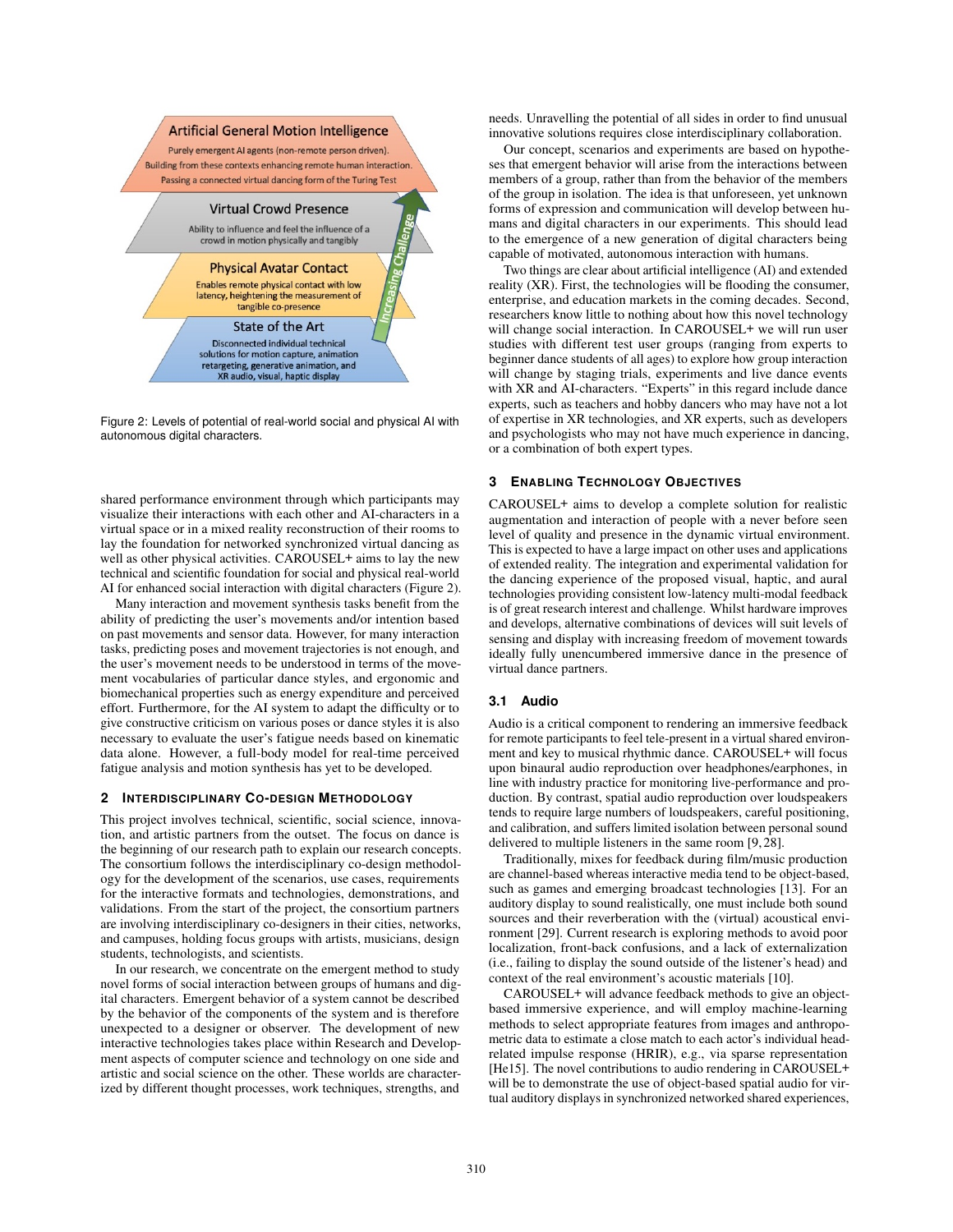to investigate the effect of virtual location acoustics within this representation, and to adapt the rendered scenes according to the various roles in the dance or setting. Key research questions to be addressed with respect to immersive audio experiences in CAROUSEL+ are:

- How can object-based spatial audio techniques bring benefit to a person's immersion via a virtual auditory display that is adapted to his/her anthropometric measurements and delivered binaurally?
- What influence does the impression of the acoustics of the virtual environment have on the person's immersion within that environment?
- How can auditory displays be designed to best scale to large groups and crowds?

## **3.2 Visual**

CAROUSEL+ will deliver a combination of novel science (algorithms, representations) and engineering contributions to extend intelligent predictive motion sensing to real-time networked comotions. This will enable real-time immersive remote visualization of partners' virtual character performances. For addressing latency, motion prediction schemes [1] will surmount latency of body motion reconstruction among remote participants.

Although finger tracking involves capturing mainly fine scale details and motion, it is nevertheless important due to the nuances and subtleties they exhibit particularly in dance. Further, finger tracking will be leveraged by the haptic feedback system to provide the participants with unprecedented sensorimotor immersion in their connected performance and play environment.

We propose to advance the state of the art using integrated camera sensors with head mounted sensors, coupled with hand-held motion sensors for open, bespoke, easily deployable, new hardware frameworks. For transmitting facial avatar expressions with greater detail than before in the first instance, we will address eyes and mouth region by extending methods of facial capture using cameras mounted inside the immersive display headset [6, 30]. In the second instance, we will modify our solution to fuse camera sensor and immersive headset tracking information, covering the volume of each remote person, to specifically merge sensor data with as few encumbrances as possible. The aim, in each instance, is to acquire enough information to track key-features by locating cameras in the appropriate view for detailed facial, hand and body expression reconstruction. Recent promising work of the consortium on vision based facial capture image-based feature detail [20] and employs deep learning with synthesis and large 2D and 3D training sets [8].

## **3.3 Haptics**

Current haptic feedback displays are not greatly suited to broad audience usage scenarios. Commercial devices, such as the Cyber-Force system, offer impressive force feedback capabilities but are cumbersome and adversely affect the range of motion and comfort of the wearer. Vibrotactile displays have recently gained popularity for gaming and industrial applications as they have smaller form factor and are therefore are less intrusive 2. However, these solutions are not designed with a dance group in mind. Furthermore, the associated rendering methods are limited in their ability to provide rich, perceptually plausible feedback, although recent work has begun to focus on developing perceptual rendering methods for multi-grid displays creating highly immersive effects [3, 15, 16, 26].

A tangible result of CAROUSEL+ will be a sparse targeted-body haptic display, developed by consortium partners, which is capable of display a range of physical and non-physical effects to a participant, thus increasing their sense of presence in a virtual setting and providing spatiotemporal cues through touch and temperature sensing modality. The haptic actuators will utilize innovative design of vibrotactile hardware, which allows direct integration onto textiles. Hence considerably reducing any obstruction of movement important for dance. These will further provide optical tracking points for use with the sensor hardware, providing a whole-body sensorimotor solution. The haptic rendering methods will likewise leverage novel retargeting methodologies of CAROUSEL+ for providing realistic tactile stimulus to each person whose dance movements are being used to control their virtual character, mapping tangible interactions to each person's body appropriately.

## **4 SOCIAL, CREATIVE AND AUTOTELIC AI FOR DANCE**

CAROUSEL+ develops technology for intelligent simulation and control of physically plausible virtual characters. Interpreting the signals from multiple people in real-time with the purpose of driving high quality animated content underpinning seamless and engaging visual experiences in the context of dancing.

#### **4.1 User Analysis**

CAROUSEL+ tackles the many unsolved research questions related to real-time embodied interaction: Prediction of future movements from partial sensor data, understanding of user intend in various contexts. This requires generative and predictive movement models that can be flexibly conditioned on subsets of observed variables, preferably without retraining for each possible subset. The models should also support accessibility, style transfer and adaption of multimodal feedback according to skills, strength, flexibility observations. Objectives include,

- Further building on neural generative models (e.g., StyleGAN 2 [18] and the DRMM [14]).
- Current approaches [2] in movement and dance style classification rely on a discretization of movement patterns, which narrows and specifies the number of dance styles for example. We will aim at extending such classifications to a continuous representation allowing a variety of styles.
- Increase value of feedback on posture or dance routine by incorporating models from biomechanical literature based on computational efficient torque and force analysis for kinematic fatigue measurements [21, 32].
- Incorporating current emotion recognition methods for explainable and valuable feedback.

A challenge that needs to be addressed is the adaption of these models to different users. To address this adaptation, next to various body measurements described in literature, CAROUSEL+ aims to develop the first full-body perceived fatigue analysis that can also be used for efficient motion synthesis with the optimization of rewards. For this we hope to combine recent movement synthesis approaches based on joint actuation torques [17] and our recently developed cumulative fatigue model for reinforcement learning (RL) [7], which uses cumulative fatigue to synthesize arm movements.

Furthermore, the machine learning models providing the estimates need to be explainable, for an AI movement partner such as a virtual dance teacher to be able to provide effective corrective feedback ("this is how you should correct your movement") instead of just summative feedback ("this movement is incorrect"). Explainability is an active topic in machine learning, mostly pursued in the domain of medical image analysis; we will review the literature, apply, and extend the most promising approaches to movement. In addition to movement classification and analysis there has already

<sup>&</sup>lt;sup>2</sup>Gaming vests provide real-time feedback about a player's virtual presence within a gaming environment (Tactsuit, KORFX and VYBE chair adaption) provide similar feedback for film viewing or racing game scenarios.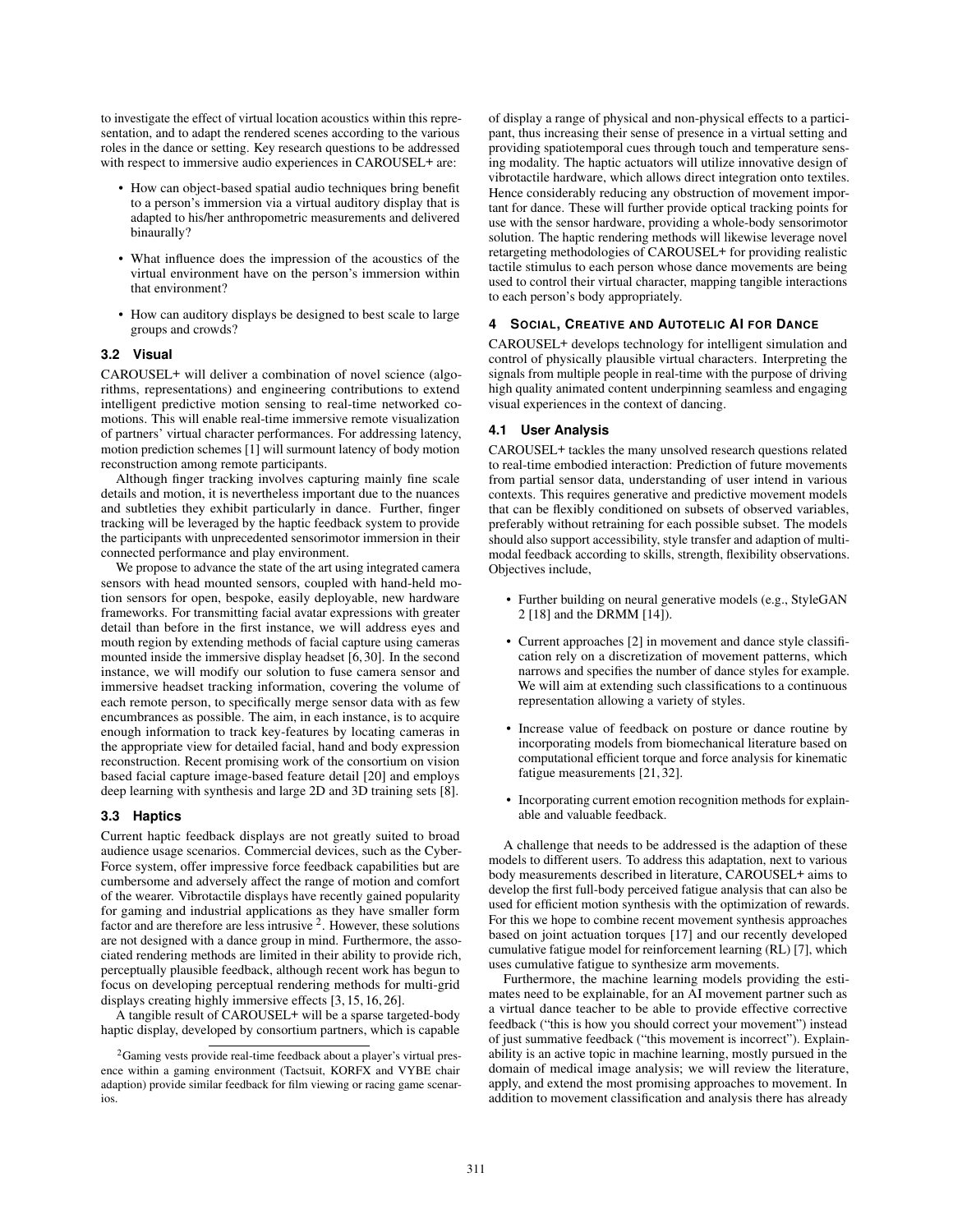been work done on emotion recognition from image data specifically for VR, handling the partially occluded face due to the head mounted display [33]. If other sensors for face muscle activation [19, 22] or EEG [23] are available, they can also be used for emotion detection.

#### **4.2 Character Animation for Dancing**

CAROUSEL+ will investigate how to compute synchronized dance motions combining physical simulation that incorporates captured sensing performance data with anatomical knowledge. The algorithms will further ensure that the dance can be augmented and enhanced such that they conform to group constraints while not encumbering group members in an undesired manner. For the simulation of the dance use cases, we want to develop a framework for dancing motions that can adapt to input signals derived from real user motion such as rhythm and interact with the environment. To our knowledge no prior AI model exists that can interact and dance with humans, handle all kind of unpredictable behavior, give feedback and simultaneously come up with new creative movements and autotelic behavior in real-time. While Granados et al. [12] have developed a robot dance teacher, which provides haptic feedback to the user, it is not able to come up with its own new dance moves, nor analyse the user's intention and behavior.

We plan to apply reinforcement learning of physics-based animation controllers. Increasing complexity in dance motions during training can be addressed by curriculum learning. Dancing requires a lot of creative and autotelic behavior to emerge that is intrinsically motivated. In reinforcement learning such motivation can be modelled by intrinsic rewards. In artificial agents, intrinsic motivation resembles curiosity and exploration. In reinforcement learning such motivation can be modelled by intrinsic rewards [4, 27]. Research [5, 24] suggests that such intrinsic rewards correspond to the need for novel stimuli, i.e. rewarding actions that yield novel or unpredicted observations.

To satisfy dancers quest for creativity, we want to be able to "teach" custom motion to the characters by copying emergent behavior directly from the online dancers. This will lead to the development of spontaneous dance improvisational skills.

The rigid body simulations only approximate the complex musculoskeletal system of a human. Therefore, unrealistic motions can be produced by a simulation. Increasing the complexity of the model will result in a loss of performance, therefore we intend to apply fatigue models to simulate the effect of muscle systems.

To avoid having to retrain each individual character separately and thus saving time and space, we plan to introduce reusable controllers for different AI-characters.

#### **5 OUTLOOK**

The innovation perspective of this new branch "Real-World Social and Physical AI" is tremendous as it can be applied to many applications in many areas, for physically interacting in a meaningful social way. In particular digital characters in the future could act as physical trainers, dancers, entertainers, actors, coworkers, health assistants, guides, educators, spectators, physical therapists and companions. Beyond social, entertainment, health and educational applications, CAROUSEL+ learning and understanding of body language and group dynamics could be deployed in many other areas, including security, peace-making, emergency handling and autonomous driving.

In our networked dance learning framework we can foresee taking advantage of regular rhythmic patterns, as exemplified by video games such as Just Dance, Beat Saber and Dance Central VR, but extended in guidance of cooperative, tactile and responsive motions with partners, going beyond learning by copying, but learning by leading and being led with anticipation and spontaneous response of the others' moves. Further, live motion analysis in a body tracked XR session provides a data stream that can be adapted to deliver

encouraging corrections, enhancements and amplification of dance sequences.

#### **ACKNOWLEDGMENTS**

CAROUSEL+ is research and innovation project number 101017779, funded under the European Horizon 2020 FET Proactive program.

#### **REFERENCES**

- [1] S. Andrews, I. Huerta, T. Komura, L. Sigal, and K. Mitchell. Real-time Physics-based Motion Capture with Sparse Sensors. In *Proceedings of the 13th European Conference on Visual Media Production (CVMP 2016)*, CVMP 2016, pp. 1–10. Association for Computing Machinery, New York, NY, USA, Dec. 2016. doi: 10.1145/2998559.2998564
- [2] A. Aristidou, E. Stavrakis, M. Papaefthimiou, G. Papagiannakis, and Y. Chrysanthou. Style-based motion analysis for dance composition. *The Visual Computer*, 34(12):1725–1737, Dec. 2018. doi: 10.1007/ s00371-017-1452-z
- [3] P. Bach-Y-Rita, C. C. Collins, F. A. Saunders, B. White, and L. Scadden. Vision Substitution by Tactile Image Projection. *Nature*, 221(5184):963–964, Mar. 1969. Number: 5184 Publisher: Nature Publishing Group. doi: 10.1038/221963a0
- [4] G. Baldassarre and M. Mirolli. Intrinsically Motivated Learning Systems: An Overview. In G. Baldassarre and M. Mirolli, eds., *Intrinsically Motivated Learning in Natural and Artificial Systems*, pp. 1–14. Springer, Berlin, Heidelberg, 2013. doi: 10.1007/978-3-642-32375-1 1
- [5] M. Bellemare, S. Srinivasan, G. Ostrovski, T. Schaul, D. Saxton, and R. Munos. Unifying Count-Based Exploration and Intrinsic Motivation. *Advances in Neural Information Processing Systems*, 29:1471–1479, 2016.
- [6] C. J. D. S. Brito and K. Mitchell. Recycling a Landmark Dataset for Real-time Facial Capture and Animation with Low Cost HMD Integrated Cameras. In *The 17th International Conference on Virtual-Reality Continuum and its Applications in Industry*, VRCAI '19, pp. 1–10. Association for Computing Machinery, New York, NY, USA, Nov. 2019. doi: 10.1145/3359997.3365690
- [7] N. Cheema, L. A. Frey-Law, K. Naderi, J. Lehtinen, P. Slusallek, and P. Hämäläinen. Predicting Mid-Air Interaction Movements and Fatigue Using Deep Reinforcement Learning. In *Proceedings of the 2020 CHI Conference on Human Factors in Computing Systems*, pp. 1–13. Association for Computing Machinery, New York, NY, USA, Apr. 2020.
- [8] A. Chen, Z. Chen, G. Zhang, K. Mitchell, and J. Yu. Photo-Realistic Facial Details Synthesis From Single Image. pp. 9428–9438. IEEE Computer Society, Oct. 2019. doi: 10.1109/ICCV.2019.00952
- P. Coleman, P. J. B. Jackson, M. Olik, M. Møller, M. Olsen, and J. Abildgaard Pedersen. Acoustic contrast, planarity and robustness of sound zone methods using a circular loudspeaker array. *The Journal of the Acoustical Society of America*, 135(4):1929–1940, Apr. 2014. Publisher: Acoustical Society of America. doi: 10.1121/1.4866442
- [10] D. W. Crawford, A. Samdahl, J. Voris, I. B. Kadar, and K. Mitchell. Augmented reality (AR) audio with position and action triggered virtual sound effects, Sept. 2014.
- [11] R. Elliott. The Use of Dance in Child Psychiatry. *Clinical Child Psychology and Psychiatry*, 3(2):251–265, Apr. 1998. Publisher: SAGE Publications Ltd. doi: 10.1177/1359104598032008
- [12] D. F. P. Granados, B. A. Yamamoto, H. Kamide, J. Kinugawa, and K. Kosuge. Dance Teaching by a Robot: Combining Cognitive and Physical Human-Robot Interaction for Supporting the Skill Learning Process. *IEEE Robotics and Automation Letters*, 2(3):1452–1459, July 2017. Publisher: Institute of Electrical and Electronics Engineers Inc. doi: 10.1109/LRA.2017.2671428
- [13] J. Herre, J. Hilpert, A. Kuntz, and J. Plogsties. MPEG-H Audio—The New Standard for Universal Spatial/3D Audio Coding. *Journal of the Audio Engineering Society*, 62(12):821–830, Jan. 2015. Publisher: Audio Engineering Society.
- [14] P. Hämäläinen, T. Saloheimo, and A. Solin. Deep Residual Mixture Models. *arXiv e-prints*, 2006:arXiv:2006.12063, June 2020.